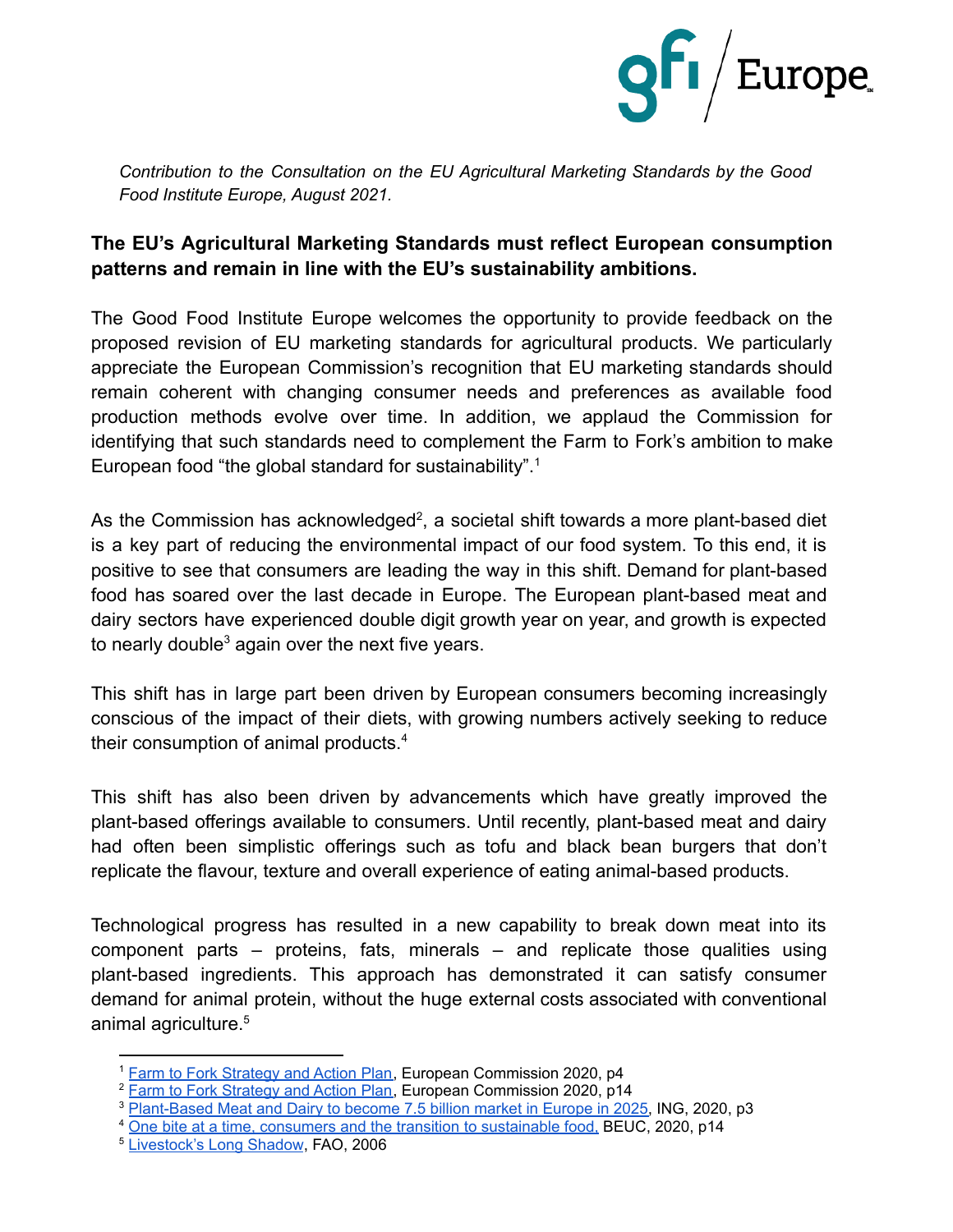As such, this next generation of plant-based meat is reaching new people. Research shows that, globally, 90%<sup>6</sup> of plant-based meat consumers are not vegetarian or vegan. According to European market research<sup>7</sup>, 83% of self-proclaimed 'meat reducers' consume plant-based meat.

The marketing and labelling of plant-based products is an important factor in facilitating this shift. Everyday names like "burger", "sausage" and "yoghurt" help people to know what to expect in terms of the taste, texture, preparation and appearance of plant-based food, thereby allowing these products to appeal to the widest possible segment of consumer groups. Whatsmore, surveys show that the use of such labelling practices are overwhelmingly supported by the majority of European consumers.<sup>8</sup>

In light of the broad consumer support for current labelling practices, GFI Europe considers that it is unnecessary to introduce new EU marketing standards governing plant-based protein. Should the EU embark on any regulatory changes, it must ensure that any new rules reflect evolving consumer patterns and expectations, and prevent the fragmentation of the internal market for plant-based food. In so doing, the EU should:

- Ensure that its standards do not discriminate against plant-based foods in ways that undermine consumer information and choice.
- $\bullet$  Specifically authorise marketing practices  $-$  including the use of familiar denominations – for plant-based food that seek to, or would have the effect of, better informing the consumer of the nature and use of the product.
- Ensure that plant-based products are not disproportionately prohibited from evoking or making reference to concepts associated with conventional meat or dairy categories – while ensuring full transparency to consumers about the compositional nature of their food.

Thank you for considering this submission. For further information or a more detailed discussion of the points raised, please do not hesitate to reach out to Elena Walden, Policy Manager at the Good Food Institute Europe, at elenaw@gfi.org. Thank you!

<sup>6</sup> [Vegetarians,](https://finance.yahoo.com/news/vegetarians-vegans-aren-apos-t-210549336.html) vegans aren't eating most of the plant-based alternatives: Report, Yahoo Finance, 2019

<sup>&</sup>lt;sup>7</sup> European Consumer Survey on [Plant-Based](https://prowly-uploads.s3.eu-west-1.amazonaws.com/uploads/landing_page_image/image/265983/7215af9e9e6ba9b1279d555f919bb57a.pdf#page=26) Food, ProVeg Intl, 2020, p26

<sup>&</sup>lt;sup>8</sup> One bite at a time, consumers and the transition to [sustainable](https://www.beuc.eu/publications/beuc-x-2020-042_consumers_and_the_transition_to_sustainable_food.pdf#page=14) food. BEUC, 2020, p35 and [Forsa](https://www.vzbv.de/sites/default/files/downloads/2017/02/15/meinungen_zur_kennzeichnung_von_lebensmitteln_080615.pdf) survey on behalf of the German consumer [organisation](https://www.vzbv.de/sites/default/files/downloads/2017/02/15/meinungen_zur_kennzeichnung_von_lebensmitteln_080615.pdf)